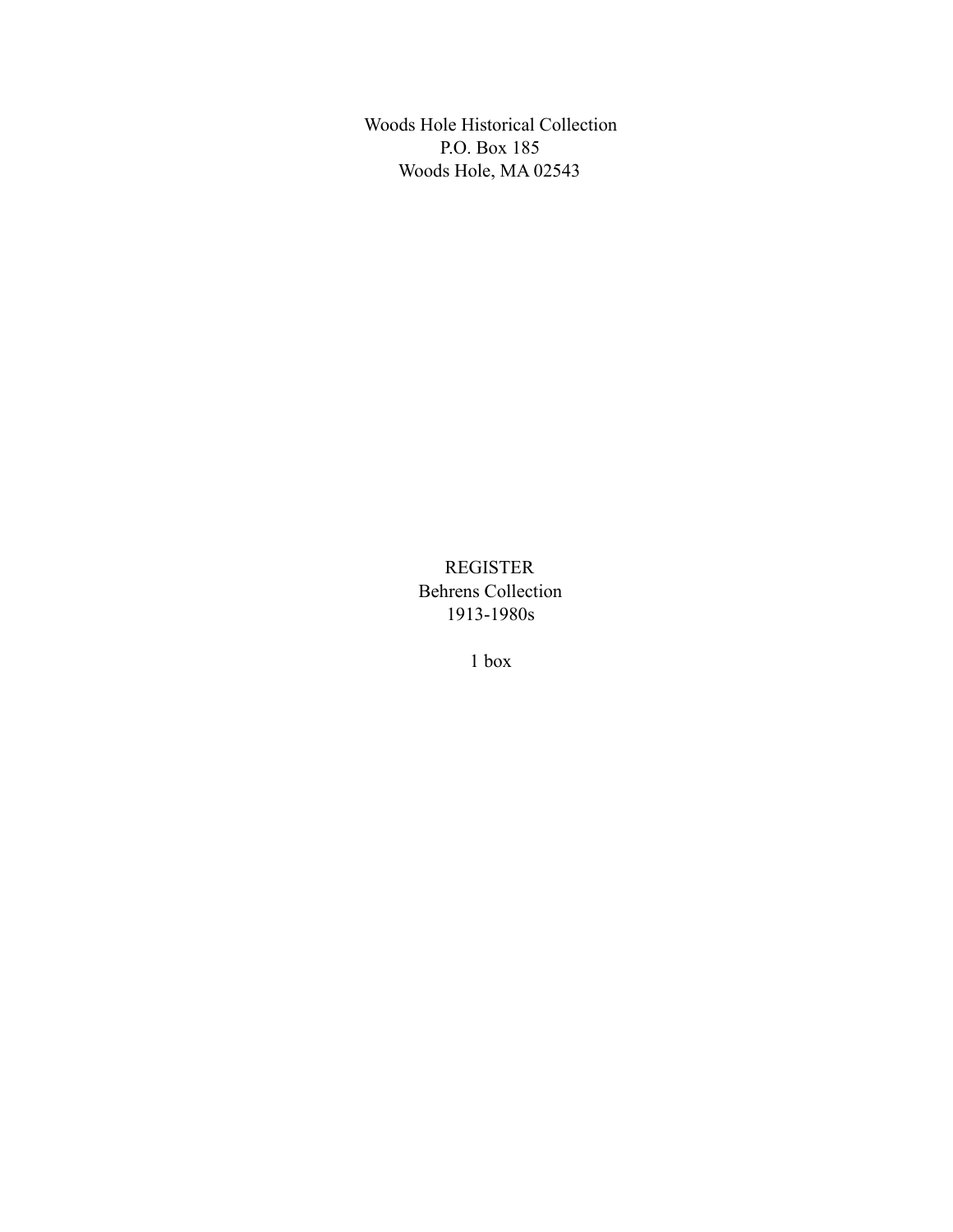## **BEHRENS COLLECTION 10-09**

Henry (Hank) G. Behrens  $(1911-2000)$ Virginia (Ginny) (Scharen) Behrens  $(1914-1995)$ 

## **HISTORY, SCOPE and BRIEF BIOGRAPHIES**

The Behrens Collection was donated in 2010 by Christine Gault, the present owner of the house the Behrens built and lived in at 90 Ransom Road, Falmouth. The collection was housed in two suitcases and several small boxes and envelopes. It had been left in the house upon Hank's death; there were no heirs.

For the most part, the collection consisted of photographs. The largest portion of photos were color snapshots of myriad social events that they had attended during their years in Woods Hole, with no dates or identification given.

Another portion of the photos were finely preserved a few daguerreotypes, tintypes and many cabinet cards with portraits of Virginia's German-American ancestors, who lived in the northern part of Brooklyn in the German enclave of the 19<sup>th</sup> century. The cabinet cards had stunning graphics on the backs of the mounts with the names of many German photo studios. All persons were identified in pencil. There were also deeds to houses in the Brooklyn area and several other papers from the family.

Since none of this related to Woods Hole, a query was put out to the Brooklyn Historical Society. They were happy to accept the donation of the daguerreotypes, tintypes and cabinet cards as well as the other material related to Brooklyn.

Henry and Virginia, both educated at N.Y.U., moved to Falmouth in 1946 when Henry accepted a position at W.H.O.I as business manager. In 1950 they bought a lot on Ransom Road overlooking Oyster Pond from land agent Forrest Johnson and built a Cape-style home on it (90 Ransom Road). In 1962 Henry became the deputy Controller of W.H.O.I. and later became Controller. He was involved in many organizations as an officer (see obituary for details in Folder 1A).

Virginia had worked for the American Telephone & Telegraph Company in New York (1936-1946) before moving to Falmouth. In 1952 she became the supervisor of the Falmouth business office of New England Telephone and retired in 1971. At that time she became a professional real estate broker. Virginia was also very active in various Falmouth organizations (see obituary and other text in Folder 1B for details).